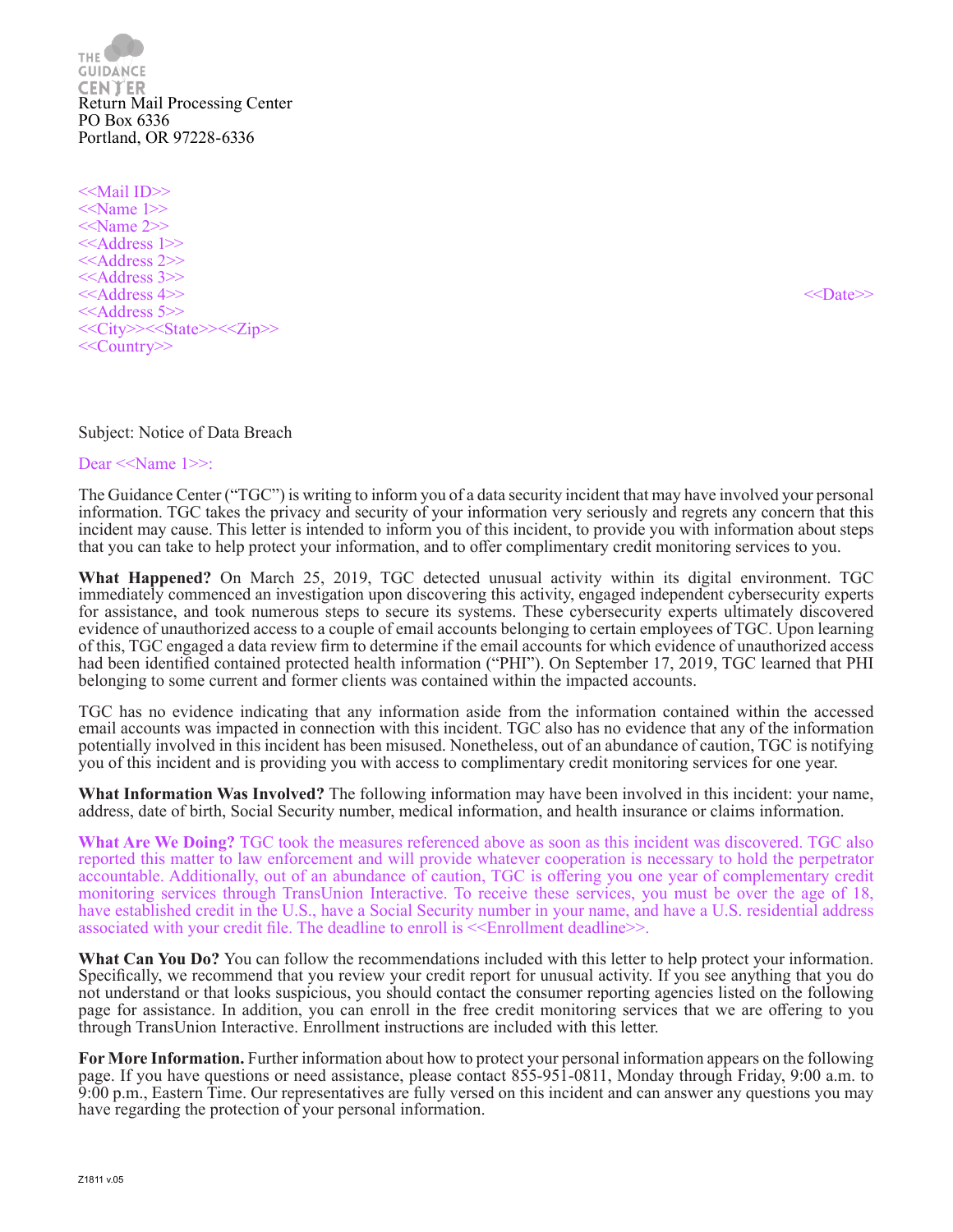Thank you for your loyalty to TGC and your patience through this incident. We take your trust in us and this matter very seriously. Please accept our sincere apologies for any worry or inconvenience this may cause you.

Sincerely,

 $\epsilon$  $\overline{\Lambda}$ 

Patricia Costales, LCSW Chief Executive Officer The Guidance Center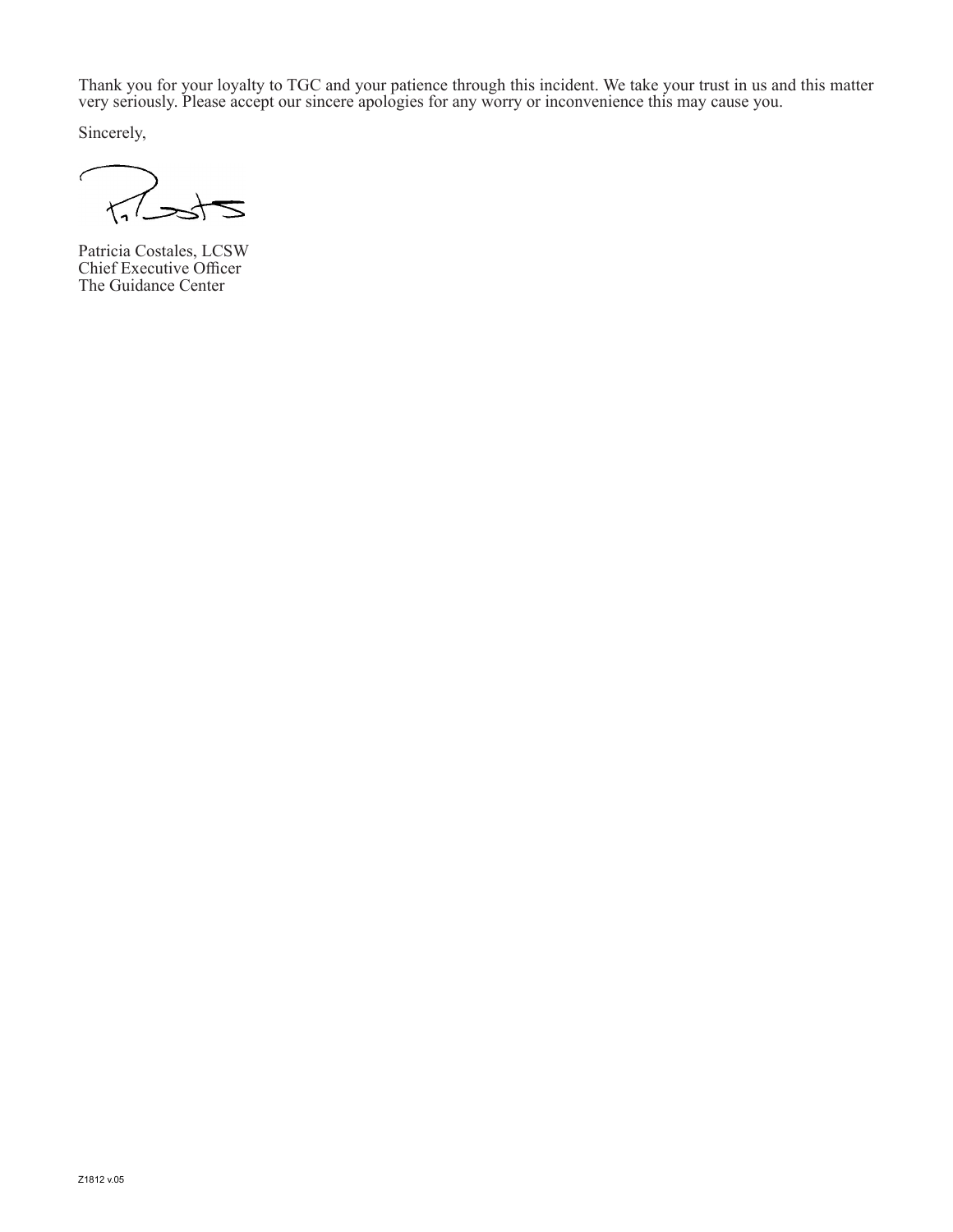### **Steps You Can Take to Further Protect Your Information**

**Review Your Account Statements and Notify Law Enforcement of Suspicious Activity**: As a precautionary measure, we recommend that you remain vigilant by reviewing your account statements and credit reports closely. If you detect any suspicious activity on an account, you should promptly notify the financial institution or company with which the account is maintained. You also should promptly report any fraudulent activity or any suspected incidents of identity theft to proper law enforcement authorities, your state attorney general, and/or the Federal Trade Commission (FTC).

**Copy of Credit Report**: You may obtain a free copy of your credit report from each of the three major credit reporting agencies once every 12 months by visiting http://www.annualcreditreport.com, calling toll-free 877-322-8228, or by completing an Annual Credit Report Request Form and mailing it to Annual Credit Report Request Service, P.O. Box 105281, Atlanta, GA 30348. You can print this form at https://www.annualcreditreport.com/cra/requestformfinal.pdf. You can also contact one of the following three national credit reporting agencies:

| TransUnion          | <b>Experian</b>  | Equifax           | <b>Free Annual Report</b>  |
|---------------------|------------------|-------------------|----------------------------|
| P.O. Box 1000       | P.O. Box 9532    | P.O. Box 105851   | P.O. Box 105281            |
| Chester, PA $19016$ | Allen, TX 75013  | Atlanta, GA 30348 | Atlanta, GA 30348          |
| 1-877-322-8228      | 1-888-397-3742   | 1-800-525-6285    | 1-877-322-8228             |
| www.transunion.com  | www.experian.com | www.equifax.com   | www.annualcreditreport.com |

**Fraud Alert**: You may want to consider placing a fraud alert on your credit report. An initial fraud alert is free and will stay on your credit file for at least 90 days. The alert informs creditors of possible fraudulent activity within your report and requests that the creditor contact you prior to establishing any accounts in your name. To place a fraud alert on your credit report, contact any of the three credit reporting agencies identified above. Additional information is available at http://www.annualcreditreport.com.

**Security Freeze**: You have the right to put a security freeze on your credit file. This will prevent new credit from being opened in your name without the use of a PIN number that is issued to you when you initiate the freeze. A security freeze is designed to prevent potential creditors from accessing your credit report without your consent. As a result, using a security freeze may interfere with or delay your ability to obtain credit. You must separately place a security freeze on your credit file with each credit reporting agency. There is no charge to place, lift or remove the security freeze. In order to place a security freeze, you may be required to provide the consumer reporting agency with information that identifies you, including your full name, Social Security number, date of birth, current and previous addresses, a copy of your state-issued identification card, and a recent utility bill, bank statement or insurance statement.

**Additional Free Resources**: You can obtain information from the consumer reporting agencies, the FTC or from your respective state attorney general about steps you can take toward preventing identity theft. You may report suspected identity theft to local law enforcement, including to the FTC or to the attorney general in your state.

### **Federal Trade Commission**

600 Pennsylvania Ave, NW, Washington, DC 20580 www.consumer.ftc.gov, and www.ftc.gov/idtheft 1-877-438-4338

You also have certain rights under the Fair Credit Reporting Act (FCRA), including: to know what is in your file; to dispute incomplete or inaccurate information; to have consumer reporting agencies correct or delete inaccurate, incomplete, or unverifiable information, as well as others. For more information about the FCRA, and your rights pursuant to the FCRA, please visit http://files.consumerfinance.gov/f/201504\_cfpb\_summary\_your-rights-under-fcra.pdf.